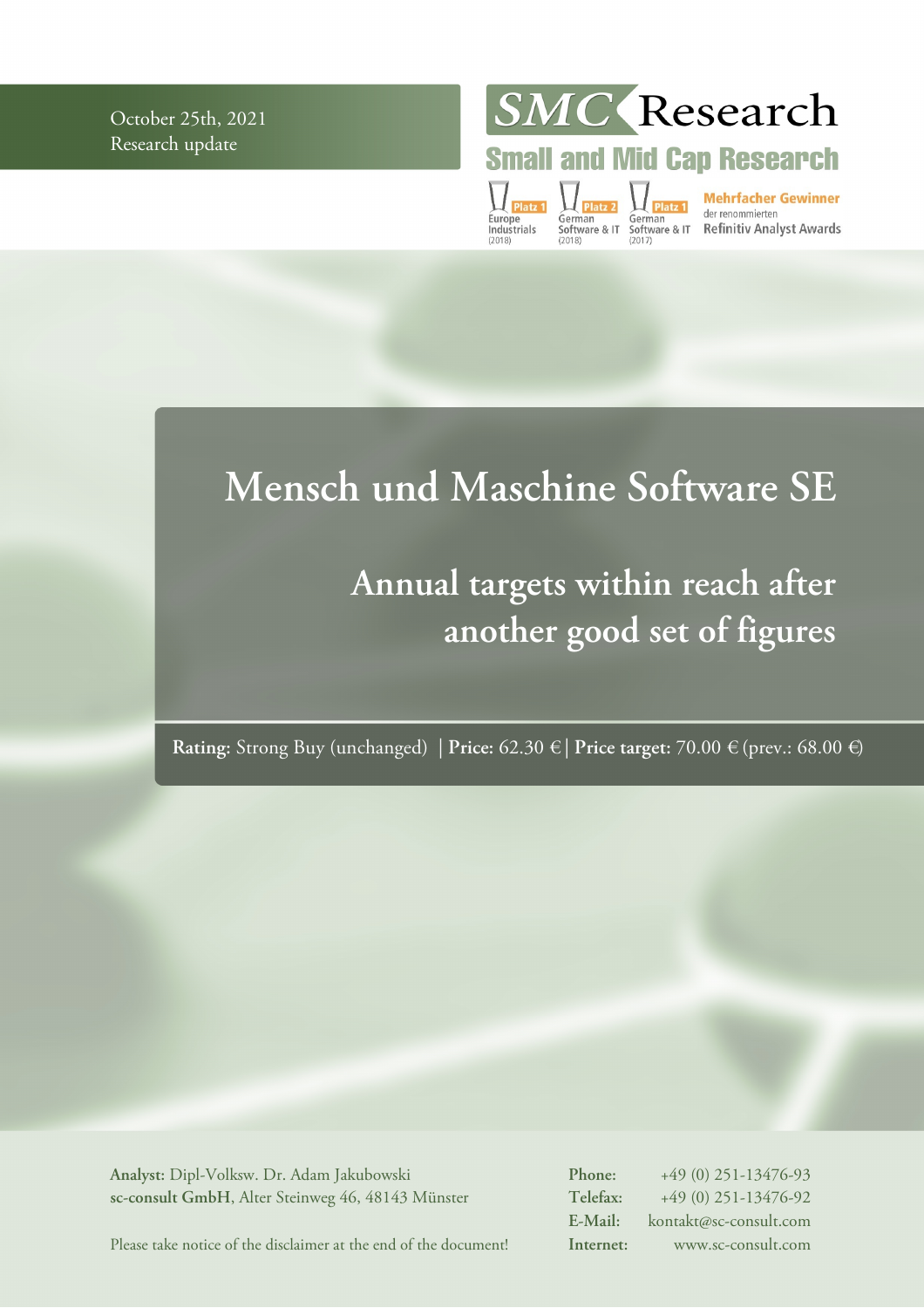# Recent business development



### **Basic data**

| Based in:                 | Wessling           |
|---------------------------|--------------------|
| Sector:                   | CAD/CAM software   |
| Headcount:                | 971                |
| Accounting:               | <b>IFRS</b>        |
| ISIN:                     | DE0006580806       |
| Ticker:                   | MUM:GR             |
| Price:                    | 62.30 Euro         |
| Market segment:           | Scale / m:access   |
| Number of shares:         | $17.2 \;{\rm m}$   |
| Market Cap:               | 1.06 billion Euro  |
| <b>Enterprise Value:</b>  | 1.16 billion Euro  |
| <b>Free Float:</b>        | 45.2%              |
| Price high/low (12M):     | 69.20 / 48.10 Euro |
| Ø turnover (Xetra, 12 M): | 383,700 Euro / day |

In the third quarter, Mensch und Maschine continued the positive development of the first half-year and increased sales by 15 percent. In the first nine months, this resulted in a 7 percent increase in sales to EUR 194 m, on the basis of which the rise in profits was again disproportionately high. After nine months, EBIT was almost 11 percent above the previous year at EUR 24.1 m, while the net profit for the period after taxes and minorities even increased by 13 percent to EUR 14.4 m. Mensch und Maschine expects the positive development to continue in the fourth quarter and has therefore confirmed its own forecast. It envisages sales growth of 6 to 10 percent and earnings growth of 12 to 21 percent, with the latter being now expected rather in the middle of the range. With regard to dividend, according to the company's statement in the course of the investor and analyst conference, an increase at the upper end of the range (20 cents to 120 cents) is nevertheless quite possible. Assuming this, the share currently promises a dividend yield of 1.9 percent. As we continue to see significant upside potential, we confirm our previous "Strong Buy" rating.

| FY ends: 31.12.    | 2018  | 2019  | 2020     | 2021e | 2022e   | 2023e |
|--------------------|-------|-------|----------|-------|---------|-------|
| Sales (m Euro)     | 185.4 | 245.9 | 244.0    | 263.9 | 295.5   | 326.6 |
| EBIT (m Euro)      | 19.7  | 27.2  | 31.0     | 36.3  | 42.9    | 49.9  |
| Net Profit         | 11.7  | 16.7  | 18.7     | 22.1  | 26.1    | 30.3  |
| <b>EPS</b>         | 0.71  | 0.99  | 1.11     | 1.31  | 1.54    | 1.79  |
| Dividend per share | 0.65  | 0.85  | 1.00     | 1.20  | 1.35    | 1.50  |
| Sales growth       | 15.3% | 32.7% | $-0.8\%$ | 8.1%  | 12.0%   | 10.5% |
| Profit growth      | 24.1% | 42.6% | 12.3%    | 18.2% | 18.1%   | 15.8% |
| <b>PSR</b>         | 5.69  | 4.29  | 4.33     | 4.00  | 3.57    | 3.23  |
| <b>PER</b>         | 90.3  | 63.3  | 56.4     | 47.7  | 40.4    | 34.9  |
| <b>PCR</b>         | 69.3  | 40.1  | 31.3     | 31.5  | 27.3    | 24.2  |
| EV / EBIT          | 58.4  | 42.2  | 37.0     | 31.7  | 26.7    | 23.0  |
| Dividend yield     | 1.0%  | 1.4%  | 1.6%     | 1.9%  | $2.2\%$ | 2.4%  |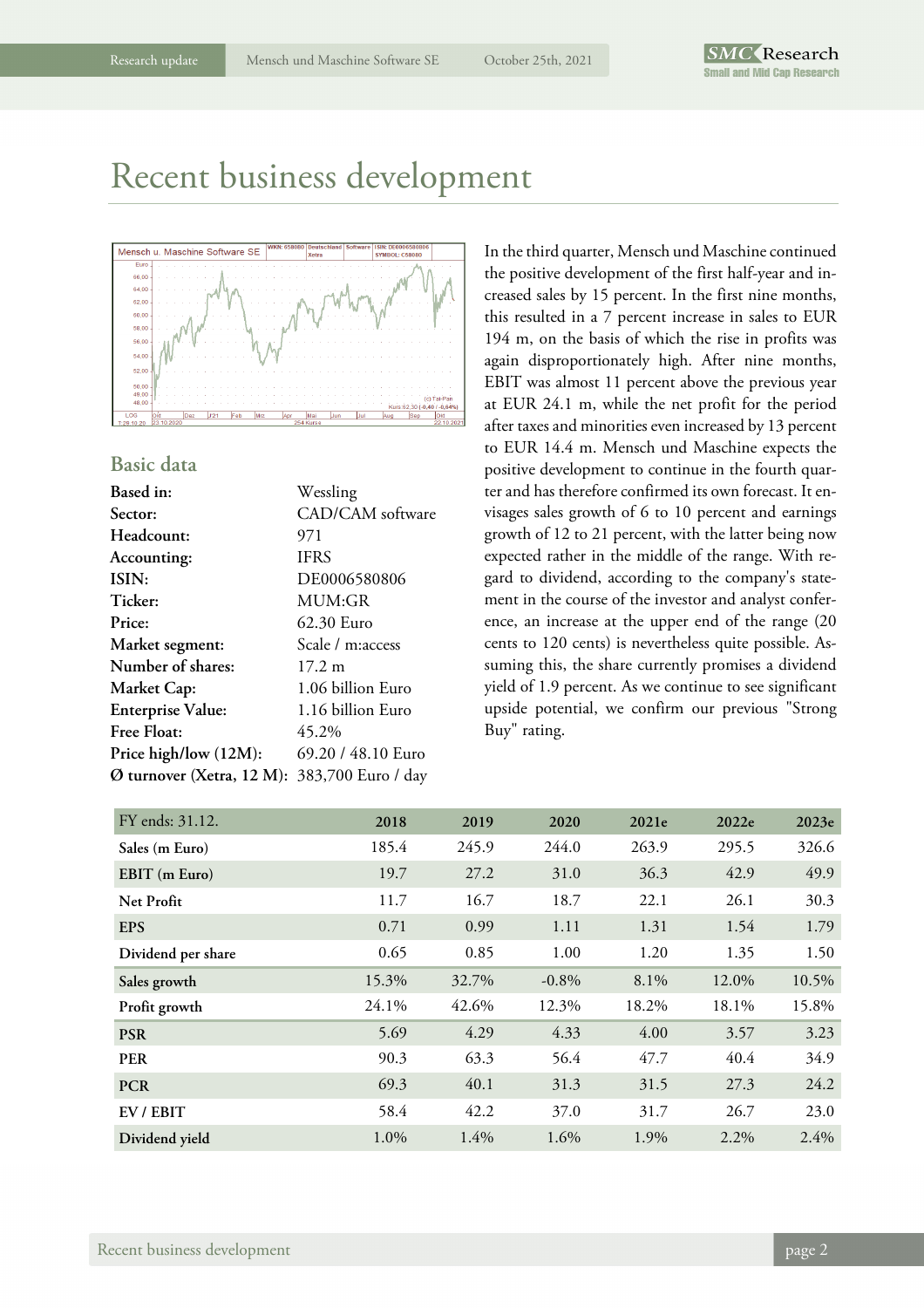### **Software business drives sales growth**

Mensch und Maschine achieved double-digit sales growth (+15.3 percent) in the third quarter, resulting in total revenue growth of 7.4 percent to EUR 194.0 m for the first nine months. The sales growth was particularly marked in the software segment, which increased by 11 percent. In addition to the BIM business that had already provided the most important growth impulses last year, demand from industrial customers has now also picked up, according to the company. In the VAR business, on the other hand, the special boom that M+M recorded in the trading business with Autodesk licences in Q1 2020 had a somewhat dampening effect, so that growth here was slightly more moderate at 6 percent. Viewed separately, however, the third quarter brought sales growth of 19 percent in the VAR business.

### **EBIT increases disproportionately**

With an increase in gross profit of almost 8 percent to EUR 100.8 m, the nine-month EBIT increased by 10.7 percent to EUR 24.1 m, which means that the EBIT margin improved from 12.1 to 12.4 percent compared to the previous year. The margin improvement was achieved exclusively in the VAR business (6.7 after 6.4 percent), while in the software segment the already very high level of 24.9 percent was maintained. Compared to the first half of the year, the EBIT dynamic thus remained unchanged. However, the year-on-year comparison understates the operating EBIT dynamic of the third quarter. On the one hand, the earnings-supporting effect of the Covid-19 related lower costs for travel and attendance events came to an end in the second quarter (because the previous year's quarter had already benefited from this). And on the other hand, the second and especially the third quarter of 2020 had benefited from the  $-$  moderate  $-$  use of the short-time work regulation that had led to a temporary increase in other operating income, which has now, in the third quarter of 2021, fallen by more than a third to EUR 0.9 m.

| <b>Business figures</b> | 9 M 20 | 9 M 21 | Change    |
|-------------------------|--------|--------|-----------|
| Sales                   | 180.61 | 193.99 | $+7.4%$   |
| VAR business            | 125.68 | 133.13 | $+5.9%$   |
| Software                | 54.93  | 60.86  | $+10.8\%$ |
| Gross profit            | 93.54  | 100.80 | $+7.8\%$  |
| VAR husiness            | 43.30  | 45.39  | $+4.8%$   |
| Software                | 50.25  | 55.42  | $+10.3%$  |
| Gross margin            | 51.8%  | 52.0%  |           |
| <b>EBIT</b>             | 21.76  | 24.09  | $+10.7%$  |
| VAR business            | 8.09   | 8.94   | +10.5%    |
| Software                | 13.67  | 15.14  | $+10.8\%$ |
| <b>EBIT</b> margin      | 12.1%  | 12.4%  |           |
| VAR business            | 6.4%   | 6.7%   |           |
| Software                | 24.9%  | 24.9%  |           |
| <b>EBT</b>              | 20.43  | 23.51  | $+15.1%$  |
| EBT margin              | 11.3%  | 12.1%  |           |
| Net profit              | 12.73  | 14.39  | $+13.0\%$ |
| Net margin              | 7.0%   | 7.4%   |           |
| Free cash flow          | 28.12  | 24.24  | $-13.8\%$ |

*In m Euro and percent, source: Company* 

## **Profit for the period up 13 percent**

Since the financial result improved from EUR -1.3 to -0.6 m thanks to a reduced loan portfolio and a favourable currency trend, the pre-tax profit even increased by 15.1 percent to EUR 23.5 m. After taxes and minorities, a surplus of EUR 14.4 m was achieved in the nine-month period, which is thus an increase of 13.0 percent, almost twice as strong as the rise in sales.

### **Free cash flow remains at a high level**

As in the first half of the year, the operating cash flow of EUR 30.1 m at the end of the first nine months was slightly below the previous year's figure (EUR 32.7 m), which was mainly due to the lower positive contribution from the change in net working capital, which halved to EUR +4.0 m year-on-year. Nevertheless, M+M was once again able to record significantly more than 10 percent of the period's revenues as cash surplus, thus once again demonstrating the cash flow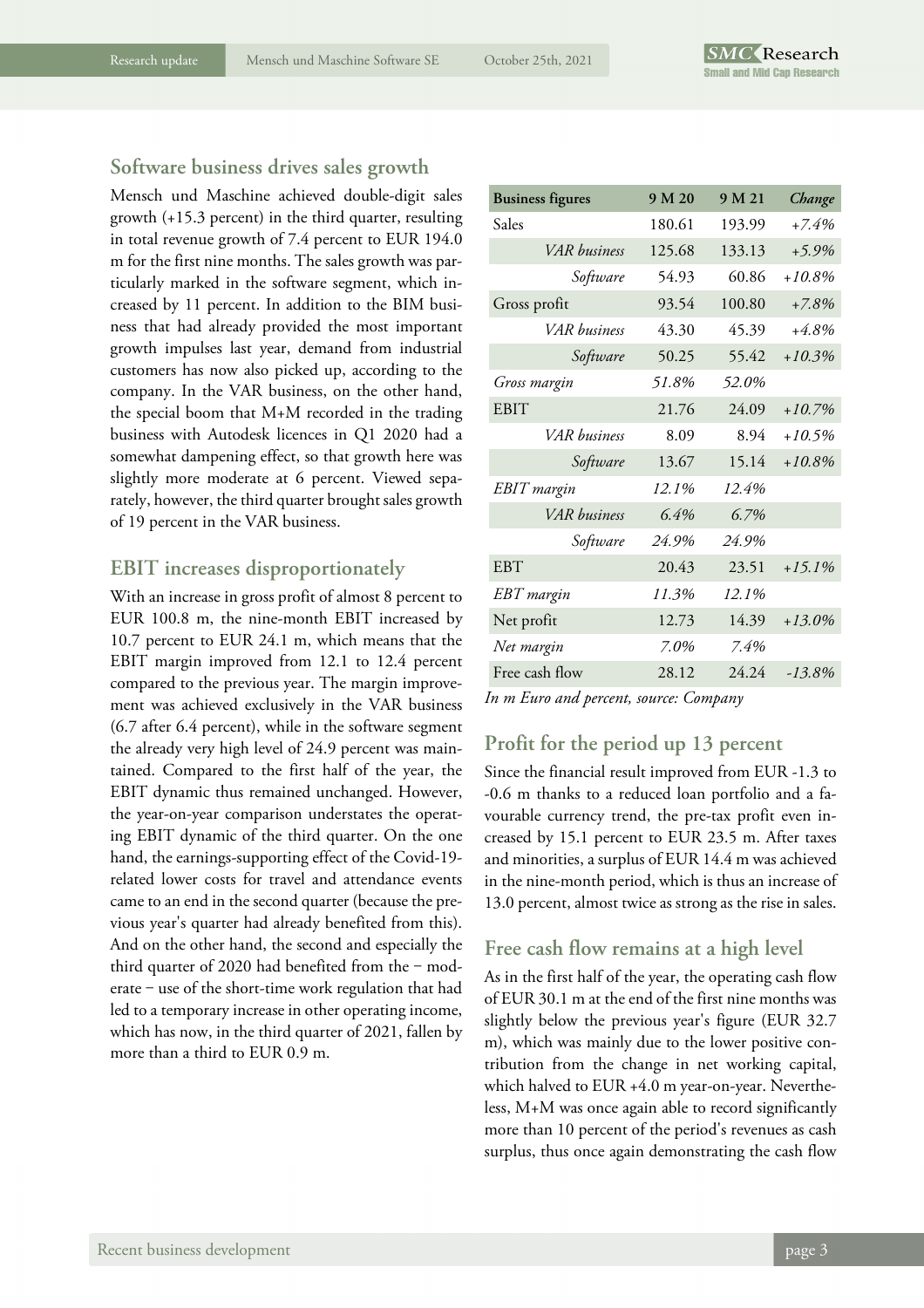strength of the business model. Deducting the outflows for investments (EUR -5.9 m, including a small acquisition), the free cash flow amounted to EUR 24.2 m. With a financing cash flow of EUR -21.1 m (of which over EUR 18 m for dividends alone), this led to an increase in balance sheet liquidity of EUR 3.3 m to EUR 19.3 m.

### **Equity ratio above 55 percent**

Equity also increased significantly, rising by 6 percent to EUR 84.6 m between January and September despite the dividend payment. Compared to the minimally reduced balance sheet total of EUR 153.1 m, this corresponds to an equity ratio of 55.3 percent, which has thus increased by 3.5 percentage points. Compared to the reporting date of 30 September 2020 (48.6 percent), the increase is even almost 7 percentage points.

### **Dividend likely to increase by 20 cents**

As expected, M+M has confirmed its forecast for the current year. The company expects a strong closing quarter and, with a few exceptions, does not feel any slowing effects of the supply bottlenecks much cited elsewhere. On this basis, it wants to increase sales and gross profit, as already announced, by 6 to 10 percent to EUR 259 to 268 m and EUR 136 to 141 m, respectively. Accordingly, earnings per share are expected to rise by 12 to 21 percent to between 125 and 135 cents, allowing for a dividend increase of 15 to 20 percent to between 115 and 120 cents. During the earnings call, the profit forecast was somewhat narrowed towards the middle of the range; the Executive Board does not consider exceeding the upper limit to be realistic this year. In contrast, against the background of the very robust cash flow development, the dividend increase could be at the upper end of the announced range. The forecast for the coming years remains unchanged as well, according to which M+M wants to boost sales and gross profit by 8 to 12 percent p.a. and increase earnings per share by 18 to 24 cents per year. After the experience of the last few years, in which the business model has proved to be extremely robust against external shocks in terms of profitability, M+M is confident that it will be able to continue this

combination of steady sales growth and disproportionately high profit increases for a long time to come. Accordingly, management has set the medium-term EBIT margin target at over 20 percent, which would represent a further increase of 7 percentage points over last year's figure.

## **Target margin slightly raised**

We had taken a more cautious approach in this regard and set an EBIT margin well below 20 percent for the entire detailed forecast period, with a maximum value of 18.5 percent in 2028. We continue to adhere to this cautious approach but have narrowed the gap somewhat and now set the target margin at just under 18.9 percent. Since we also continue to apply a 10 percent safety margin in determining the terminal value, we still consider this approach to be sufficiently conservative.

### **Dividend raised**

We have not made any other changes to our estimates except for the dividend. We have raised this for the current year from 115 cents to 120 cents in response to the Board's statement. As we continue to calculate a steady increase in 15-cent steps for the following years, this has resulted in an increased dividend series overall.

## **Framework data unchanged**

The resulting model business performance for the next eight years, which we assume for determining the fair value, is summarised in the table below; further details can also be found in the Annex. The basic data of the model remain unchanged. We discount the free cash flows resulting from our assumptions with WACC (Weighted Average Cost of Capital) at an interest rate on borrowed capital of 4.0 percent. The cost of equity is determined using the Capital Asset Pricing Model (CAPM). Our risk-free interest rate is - at 1.0 percent - the long-term average of the German current yield and for the market risk premium we use the average value for Germany, which is currently 5.8 percent (source: Survey: Market Risk Premium and Risk-Free Rate used for 81 countries in 2020). In combination with a beta of 1.2, this results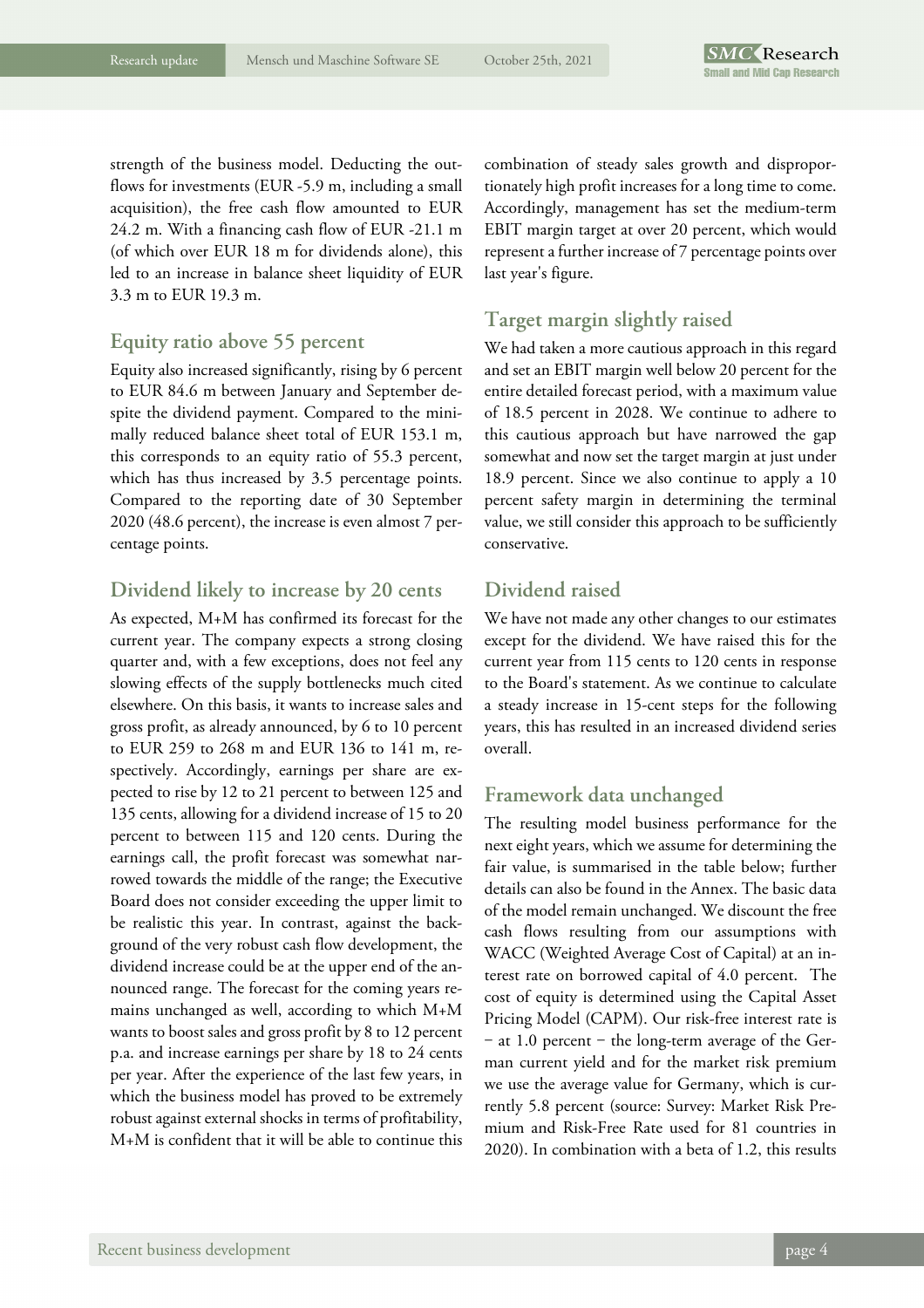| m Euro                            | 12 2021 | 12 2022 | 12 2023 | 12 20 24 | 12 20 25 | 12 2026 | 12 2027 | 12 2028 |
|-----------------------------------|---------|---------|---------|----------|----------|---------|---------|---------|
| Sales                             | 263.9   | 295.5   | 326.6   | 360.8    | 398.7    | 440.6   | 486.9   | 538.0   |
| Sales growth                      |         | 12.0%   | 10.5%   | 10.5%    | 10.5%    | 10.5%   | 10.5%   | 10.5%   |
| EBIT margin                       | 13.7%   | 14.5%   | 15.3%   | 16.1%    | 16.9%    | 17.7%   | 18.3%   | 18.9%   |
| <b>EBIT</b>                       | 36.3    | 42.9    | 49.9    | 58.1     | 67.4     | 78.0    | 89.2    | 101.8   |
| Tax rate                          | 30.5%   | 30.5%   | 30.5%   | 30.5%    | 30.5%    | 30.5%   | 30.5%   | 30.5%   |
| Adjusted tax payments             | 11.1    | 13.1    | 15.2    | 17.7     | 20.6     | 23.8    | 27.2    | 31.0    |
| <b>NOPAT</b>                      | 25.2    | 29.8    | 34.7    | 40.4     | 46.8     | 54.2    | 62.0    | 70.7    |
| + Depreciation & Amortisation     | 3.9     | 4.5     | 4.7     | 4.8      | 4.9      | 5.0     | 5.0     | 5.0     |
| + Increase long-term accruals     | 0.0     | 0.0     | 0.0     | 0.0      | 0.0      | 0.0     | 0.0     | 0.0     |
| + Others                          | 0.0     | 0.0     | 0.0     | 0.0      | 0.0      | 0.0     | 0.0     | 0.0     |
| <b>Gross operating Cash Flows</b> | 29.1    | 34.4    | 39.4    | 45.2     | 51.8     | 59.2    | 67.0    | 75.8    |
| - Increase Net Working Capital    | $-0.6$  | $-0.7$  | $-0.8$  | $-0.9$   | $-1.0$   | $-1.1$  | $-1.3$  | $-1.4$  |
| - Investments in fixed assets     | $-7.6$  | $-4.8$  | $-4.8$  | $-4.7$   | $-4.7$   | $-4.7$  | $-4.7$  | $-4.6$  |
| <b>Free Cash Flows</b>            | 20.8    | 28.8    | 33.8    | 39.6     | 46.0     | 53.4    | 61.1    | 69.7    |

in a cost of equity of 7.7 percent. With a target debt ratio of 40 percent, this corresponds to a WACC rate of 5.7 percent.

and perpetual cash flows growth between 0 and 2 percent), the fair value of the share lies between EUR 50.57 and EUR 117.56.

## **Price target: EUR 70.00 per share**

The model results in a market value of equity of EUR 1,184 m or EUR 69.86 per share, from which we derive our new price target of EUR 70.00 (previously: EUR 68.00). The increase is due to the combination of a slight discounting effect since our last update in August and the increased target margin. The assessment of the forecast risk of our estimates remains unchanged at two out of six possible points.

### **Sensitivity analysis**

When the input parameters are varied for our sensitivity analysis (WACC between 4.7 and 6.7 percent

| Sensitivity analysis |         | Perpetual cash flows growth     |                                 |  |  |  |  |
|----------------------|---------|---------------------------------|---------------------------------|--|--|--|--|
| <b>WACC</b>          | $2.0\%$ |                                 | $1.5\%$ $1.0\%$ $0.5\%$ $0.0\%$ |  |  |  |  |
| 4.7%                 |         | 117.56 101.67 90.10 81.30 74.39 |                                 |  |  |  |  |
| 5.2%                 |         | 98.43 87.26 78.76 72.08 66.69   |                                 |  |  |  |  |
| 5.7%                 |         | 84.52 76.31 69.86 64.65 60.36   |                                 |  |  |  |  |
| 6.2%                 |         | 73.95 67.72 62.68 58.54 55.07   |                                 |  |  |  |  |
| $6.7\%$              |         | 65.66 60.79 56.79 53.43 50.57   |                                 |  |  |  |  |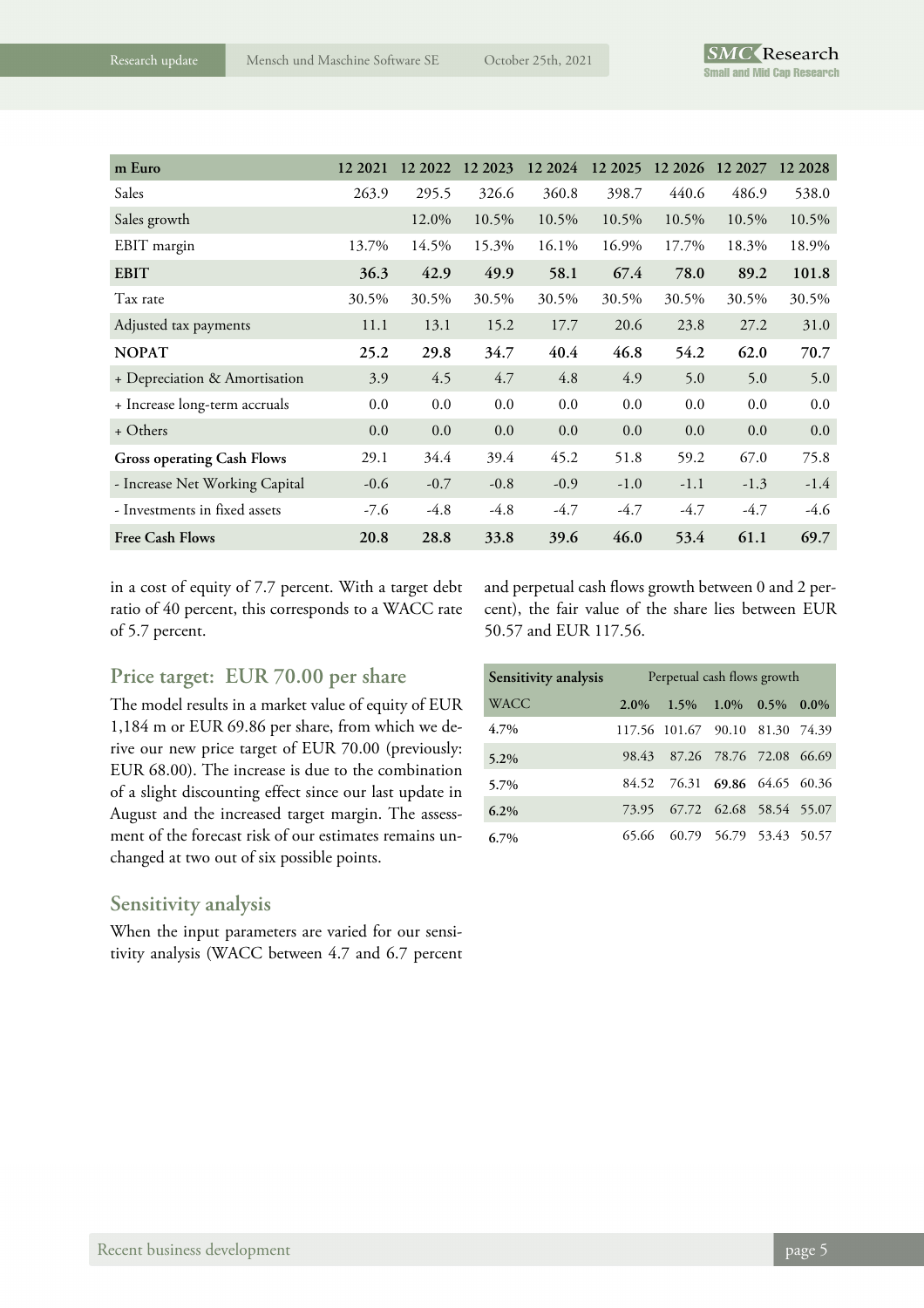# Conclusion

With the figures for the third quarter and the confirmed forecast for the full year, Mensch und Maschine has once again shown that the company is currently functioning like clockwork. Both growth and profitability are steadily following long-term trends, and even such shocks as the Covid-19 pandemic can be handled by M+M in its current condition without major upheavals.

Specifically, the company achieved a 7.4 percent sales growth to EUR 194 m in the first three quarters and improved profits by 13 percent to EUR 14.4 m. The annual targets  $-$  sales between EUR 259 and 268 m and a net profit between 125 and 135 cents per share - seem thus well within reach.

We see the figures as further confirmation of our assessment of the company and have left our estimates largely unchanged. We now see the fair value at EUR 70.00 and, on this basis, reaffirm our previous "Strong Buy" rating, which, in addition to the significant price potential, also reflects the above-average forecast accuracy shown for years and the low estimation risk resulting from it.

Another point in favour of the share is the attractive dividend yield, which currently amounts to 1.9 percent, based on a distribution of 120 cents per share now expected for 2021.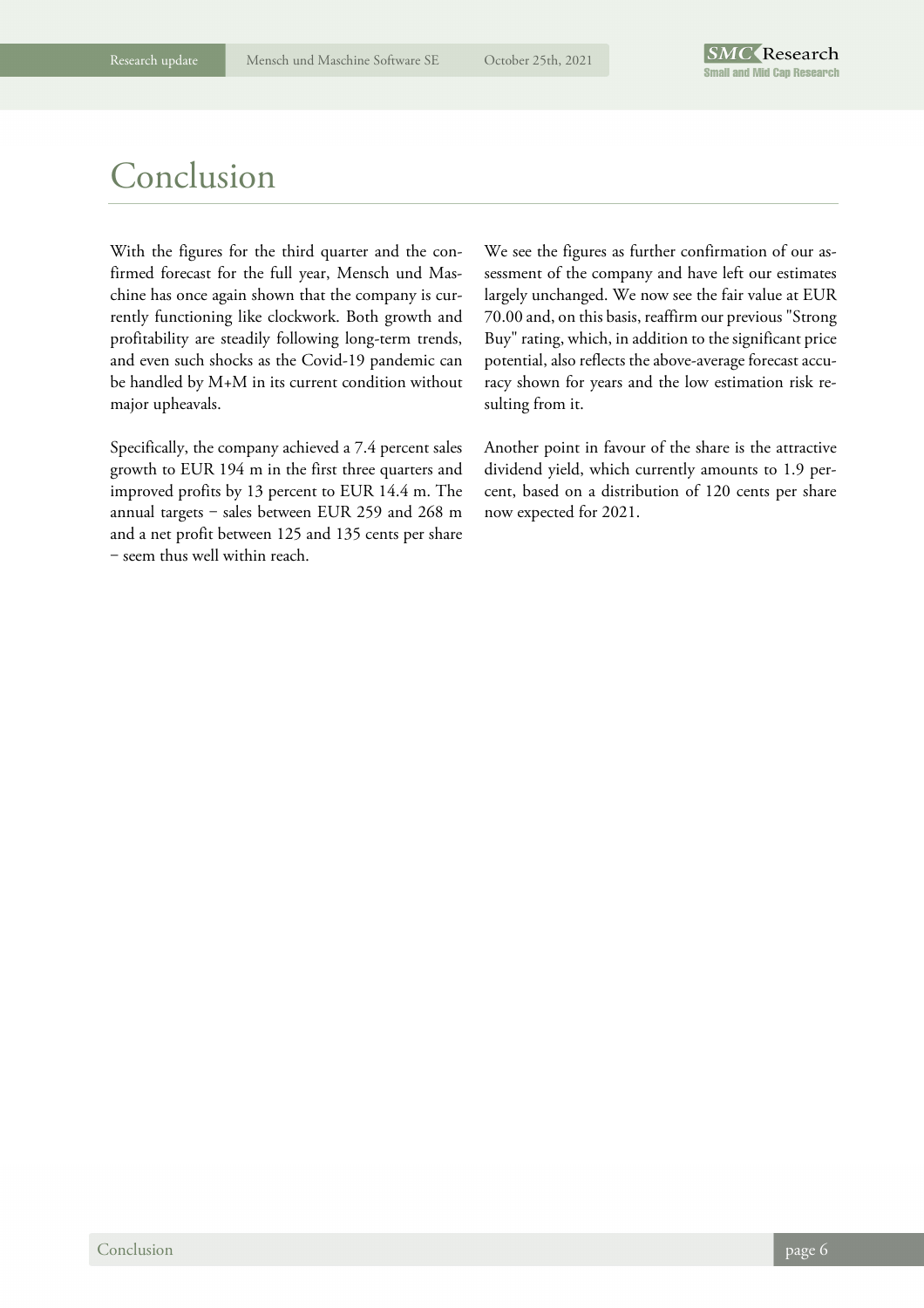# Annex I: Balance sheet and P&L estimation

## **Balance sheet estimation**

| m Euro                         | 12 20 20 | 12 20 21 | 12 2022 | 12 2023 | 12 2024 | 12 20 25 | 12 20 26 | 12 2027 | 12 2028 |
|--------------------------------|----------|----------|---------|---------|---------|----------|----------|---------|---------|
| <b>ASSETS</b>                  |          |          |         |         |         |          |          |         |         |
| I. Total non-current<br>assets | 97.6     | 100.3    | 100.6   | 100.7   | 100.6   | 100.3    | 100.0    | 99.7    | 99.3    |
| 1. Intangible assets           | 61.7     | 62.2     | 61.6    | 61.1    | 60.6    | 60.1     | 59.6     | 59.1    | 58.7    |
| 2. Tangible assets             | 33.4     | 35.7     | 36.5    | 37.1    | 37.5    | 37.8     | 37.9     | 38.1    | 38.1    |
| II. Total current assets       | 57.2     | 60.8     | 65.8    | 74.6    | 86.4    | 101.5    | 117.1    | 134.5   | 154.5   |
| <b>LIABILITIES</b>             |          |          |         |         |         |          |          |         |         |
| I. Equity                      | 80.2     | 88.1     | 95.3    | 104.4   | 116.2   | 131.1    | 146.3    | 163.3   | 182.6   |
| II. Accruals                   | 12.0     | 12.1     | 12.2    | 12.3    | 12.4    | 12.5     | 12.6     | 12.7    | 12.8    |
| III. Liabilities               |          |          |         |         |         |          |          |         |         |
| 1. Long-term liabili-<br>ties  | 26.6     | 25.3     | 23.6    | 23.6    | 23.6    | 23.6     | 23.6     | 23.6    | 23.6    |
| 2. Short-term liabili-<br>ties | 36.0     | 35.6     | 35.3    | 35.0    | 34.8    | 34.6     | 34.6     | 34.6    | 34.8    |
| <b>TOTAL</b>                   | 154.7    | 161.1    | 166.4   | 175.3   | 186.9   | 201.8    | 217.1    | 234.2   | 253.8   |

### **P&L estimation**

| m Euro                       | 12 20 20 | 12 20 21 | 12 2022 | 12 2023 | 12 2024 | 12 20 25 | 12 20 26 | 12 2027 | 12 2028 |
|------------------------------|----------|----------|---------|---------|---------|----------|----------|---------|---------|
| Sales                        | 244.0    | 263.9    | 295.5   | 326.6   | 360.8   | 398.7    | 440.6    | 486.9   | 538.0   |
| Gross profit                 | 128.0    | 139.8    | 158.0   | 175.4   | 194.6   | 216.0    | 239.7    | 265.9   | 295.1   |
| <b>EBITDA</b>                | 40.3     | 45.6     | 53.0    | 60.1    | 68.4    | 77.8     | 88.4     | 99.7    | 112.3   |
| <b>EBIT</b>                  | 31.0     | 36.3     | 42.9    | 49.9    | 58.1    | 67.4     | 78.0     | 89.2    | 101.8   |
| <b>EBT</b>                   | 29.8     | 35.6     | 42.3    | 49.3    | 57.5    | 66.8     | 77.4     | 88.6    | 101.3   |
| EAT (before minori-<br>ties) | 20.9     | 24.7     | 29.4    | 34.3    | 39.9    | 46.4     | 53.8     | 61.6    | 70.4    |
| <b>EAT</b>                   | 18.7     | 22.1     | 26.1    | 30.3    | 35.1    | 40.5     | 46.6     | 53.1    | 60.3    |
| <b>EPS</b>                   | 1.11     | 1.31     | 1.54    | 1.79    | 2.07    | 2.39     | 2.75     | 3.13    | 3.56    |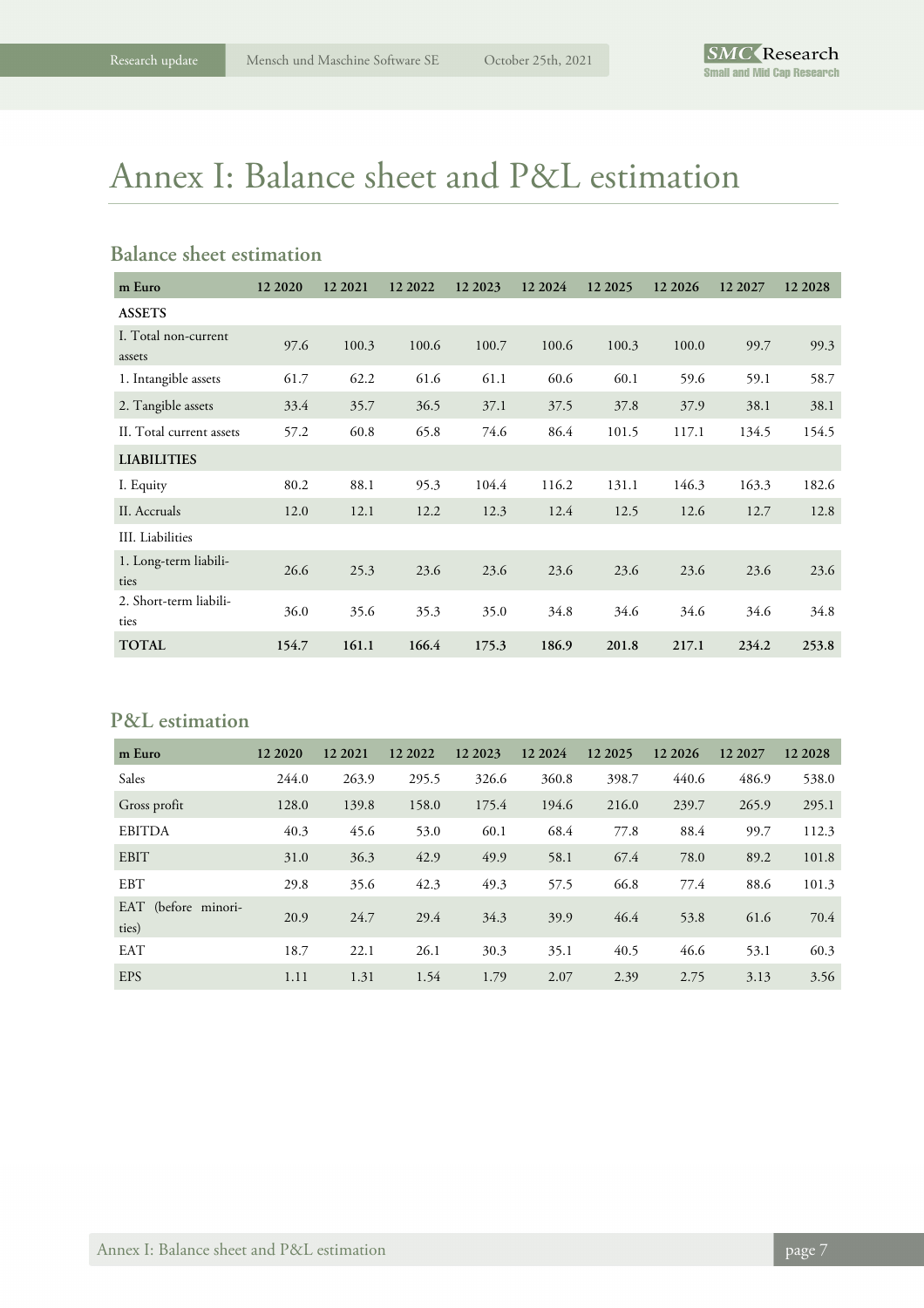# Annex II: Cash flows estimation and key figures

## **Cash flows estimation**

| m Euro                         | 12 20 20 | 12 2021 | 12 2022 | 12 2023 | 12 2024 | 12 20 25 | 12 20 26 | 12 2027 | 12 2028 |
|--------------------------------|----------|---------|---------|---------|---------|----------|----------|---------|---------|
| CF operating                   | 33.7     | 33.5    | 38.7    | 43.6    | 49.4    | 55.8     | 63.1     | 70.9    | 79.5    |
| CF from investments            | $-5.9$   | $-7.6$  | $-4.8$  | $-4.8$  | $-4.7$  | $-4.7$   | $-4.7$   | $-4.7$  | $-4.6$  |
| CF financing                   | $-24.5$  | $-25.5$ | $-31.3$ | $-32.6$ | $-35.6$ | $-38.9$  | $-46.0$  | $-52.1$ | $-58.5$ |
| Liquidity beginning of<br>year | 12.9     | 16.0    | 16.3    | 18.9    | 25.2    | 34.2     | 46.4     | 58.9    | 73.0    |
| Liquidity end of year          | 16.0     | 16.3    | 18.9    | 25.2    | 34.2    | 46.4     | 58.9     | 73.0    | 89.3    |

# **Key figures**

| percent                            | 12 20 20 | 12 20 21 | 12 2022 | 12 20 23 | 12 2024 | 12 20 25 | 12 20 26 | 12 2027 | 12 2028 |
|------------------------------------|----------|----------|---------|----------|---------|----------|----------|---------|---------|
| Sales growth                       | $-0.8\%$ | 8.1%     | 12.0%   | 10.5%    | 10.5%   | 10.5%    | 10.5%    | 10.5%   | 10.5%   |
| Gross profit growth                | $0.1\%$  | 9.3%     | 13.0%   | 11.0%    | 11.0%   | 11.0%    | 11.0%    | 11.0%   | 11.0%   |
| Gross margin                       | 52.4%    | 53.0%    | 53.5%   | 53.7%    | 53.9%   | 54.2%    | 54.4%    | 54.6%   | 54.8%   |
| EBITDA margin                      | 16.5%    | 17.3%    | 17.9%   | 18.4%    | 19.0%   | 19.5%    | 20.1%    | 20.5%   | 20.9%   |
| EBIT margin                        | 12.7%    | 13.7%    | 14.5%   | 15.3%    | 16.1%   | 16.9%    | 17.7%    | 18.3%   | 18.9%   |
| EBT margin                         | 12.2%    | 13.5%    | 14.3%   | 15.1%    | 15.9%   | 16.8%    | 17.6%    | 18.2%   | 18.8%   |
| Net margin (after mi-<br>norities) | 7.7%     | 8.4%     | 8.8%    | 9.3%     | 9.7%    | 10.2%    | 10.6%    | 10.9%   | 11.2%   |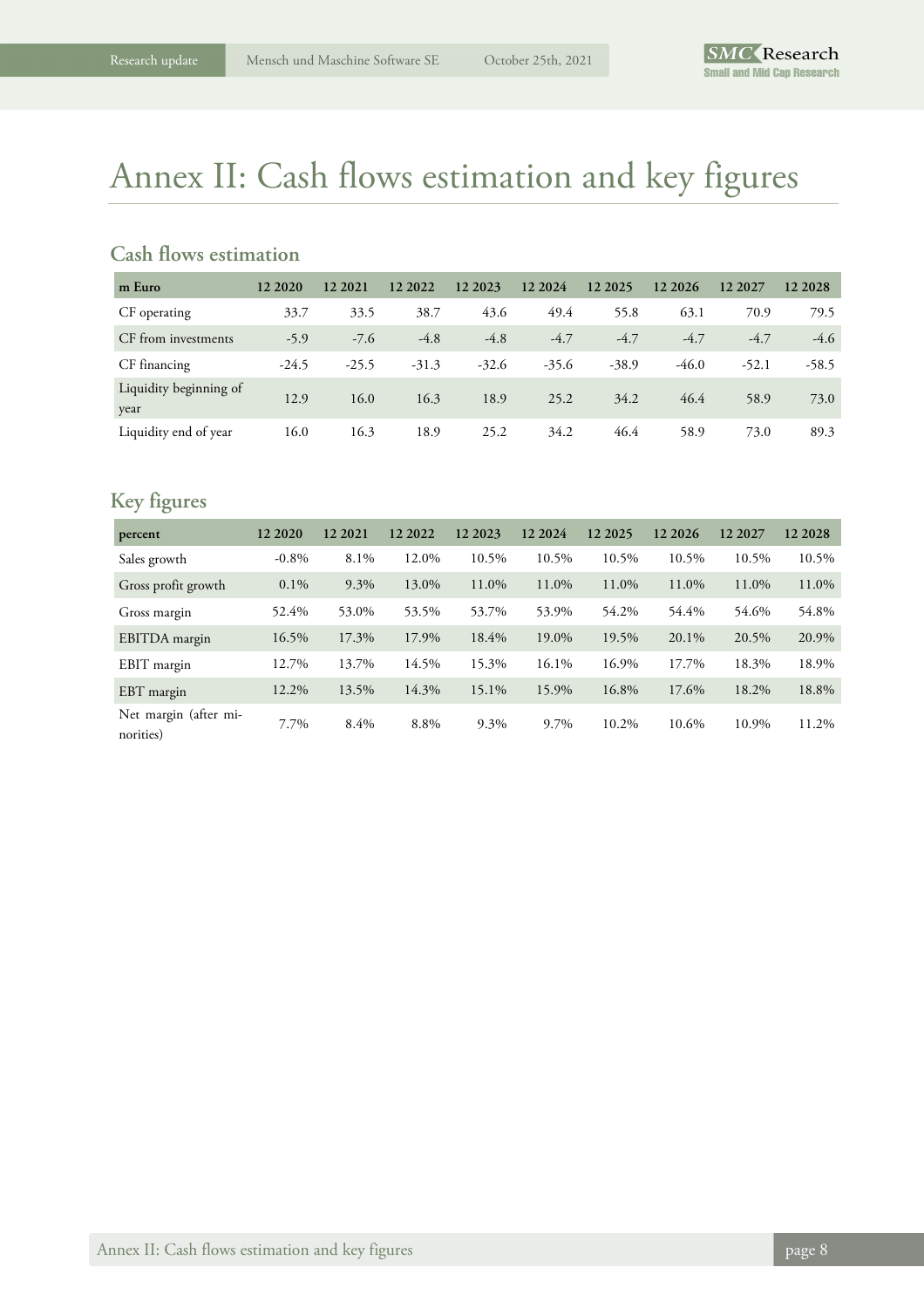

# Disclaimer

| Editor                       |                                |
|------------------------------|--------------------------------|
| sc-consult GmbH              | Phone: $+49(0)$ 251-13476-94   |
| Alter Steinweg 46            | Telefax: +49 (0) 251-13476-92  |
| 48143 Münster                | E-Mail: kontakt@sc-consult.com |
| Internet: www.sc-consult.com |                                |

| Phone: +49 (0) 251-13476-94    |
|--------------------------------|
| Felefax: +49 (0) 251-13476-92  |
| E-Mail: kontakt@sc-consult.com |

*Responsible analyst*  Dipl. Volkswirt Dr. Adam Jakubowski

*Charts*  The charts were made with Tai-Pan (www.lp-software.de).

## **Disclaimer**

### *Legal disclosures (§85 of the German Securities Trading Act (WHPG), MAR, Commission Delegated Regulation (EU) 2016/958 supplementing Regulation (EU) No 596/2014)*

The company responsible for the preparation of the financial analysis is sc-consult GmbH based in Münster, currently represented by its managing directors Dr. Adam Jakubowski and Holger Steffen, Dipl.-Kfm. The scconsult GmbH is subject to supervision and regulation by Federal Financial Supervisory Authority (Bundesanstalt für Finanzdienstleistungsaufsicht), Lurgiallee 12, D-60439 Frankfurt and Graurheindorfer Strasse 108, D-53117 Bonn.

### *I) Conflicts of interests*

Conflicts of interests, which can arise during the preparation of a financial analysis, are presented in detail below:

1) sc-consult GmbH has prepared this report against payment on behalf of the company

2) sc-consult GmbH has prepared this report against payment on behalf of a third party

3) sc-consult GmbH has submitted this report to the customer or the company before publishing

4) sc-consult GmbH has altered the content of the report before publication due to a suggestion of the customer or the company (with sc-consult GmbH being prepared to carry out such an alteration only in case of reasoned objections concerning the quality of the report)

5) sc-consult GmbH maintains business relationships other than research with the analysed company (e.g., investor-relations services)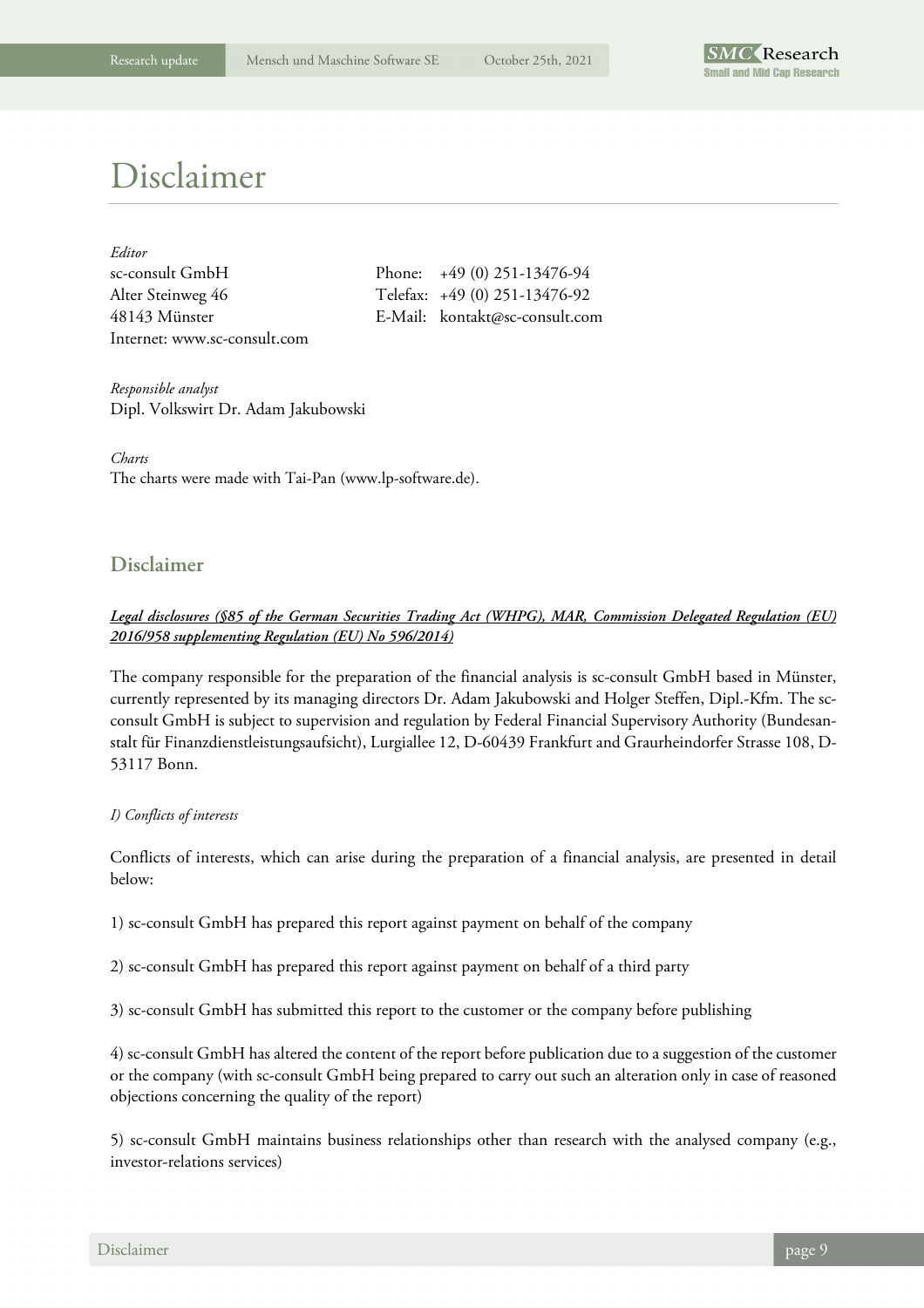6) sc-consult GmbH or persons involved in the preparation of the report hold shares of the company or derivatives directly related

7) At the time of the publication of the report, sc-consult GmbH or persons involved in the preparation of the report are in the possession of a net short position exceeding a threshold 0.5% of the total issued share capital of the issuer, which was calculated in accordance with the article 3 of the regulation (EU) No. 236/2012 and with chapters III and IV of the Commission Delegated Regulation (EU) No. 918/2012 (6).

8) At the time of the publication of the report, sc-consult GmbH or persons involved in the preparation of the report are in the possession of a net long position exceeding a threshold 0.5% of the total issued share capital of the issuer, which was calculated in accordance with the article 3 of the regulation (EU) No. 236/2012 and with chapters III and IV of the Commission Delegated Regulation (EU) No. 918/2012 (6).

9) At the time of the publication of the report, the issuer holds holdings exceeding 5 % of its total issued share capital in the sc-consult GmbH

10) sc-consult GmbH has included the company's shares in a virtual portfolio managed by sc-consult GmbH

Following conflicts of interests occurred in this report: 1), 3), 4)

Within the framework of compliance regulations, sc-consult GmbH has established structures and processes for the identification and disclosure of conflicts of interests. The responsible compliance representative is currently managing director Dipl.-Kfm. Holger Steffen (e-mail: holger.steffen@sc-consult.com)

#### *II) Preparation and updating*

The present financial analysis was prepared by: Dipl. Volkswirt Dr. Adam Jakubowski

Participants in the preparation of the present financial analysis: -

The present analysis was finished on 25.10.2021 at 8:00 and published on 25.10.2021 at 8:15.

For the preparation of its financial analyses, the sc-consult GmbH uses a five-tier rating scheme with regard to price expectation in the next twelve months. Additionally, estimation risk is quantified on a scale from 1 (low) to 6 (high). The ratings are as follows:

| Strong Buy  | We expect an increase in price for the analysed financial instrument by at least 10 per- |
|-------------|------------------------------------------------------------------------------------------|
|             | cent. We assess the estimation risk as below average (1 to 2 points).                    |
| Buy         | We expect an increase in price for the analysed financial instrument by at least 10 per- |
|             | cent. We assess the estimation risk as average (3 to 4 points).                          |
| Speculative | We expect an increase in price for the analysed financial instrument by at least 10 per- |
| Buy         | cent. We assess the estimation risk as above average (5 to 6 points).                    |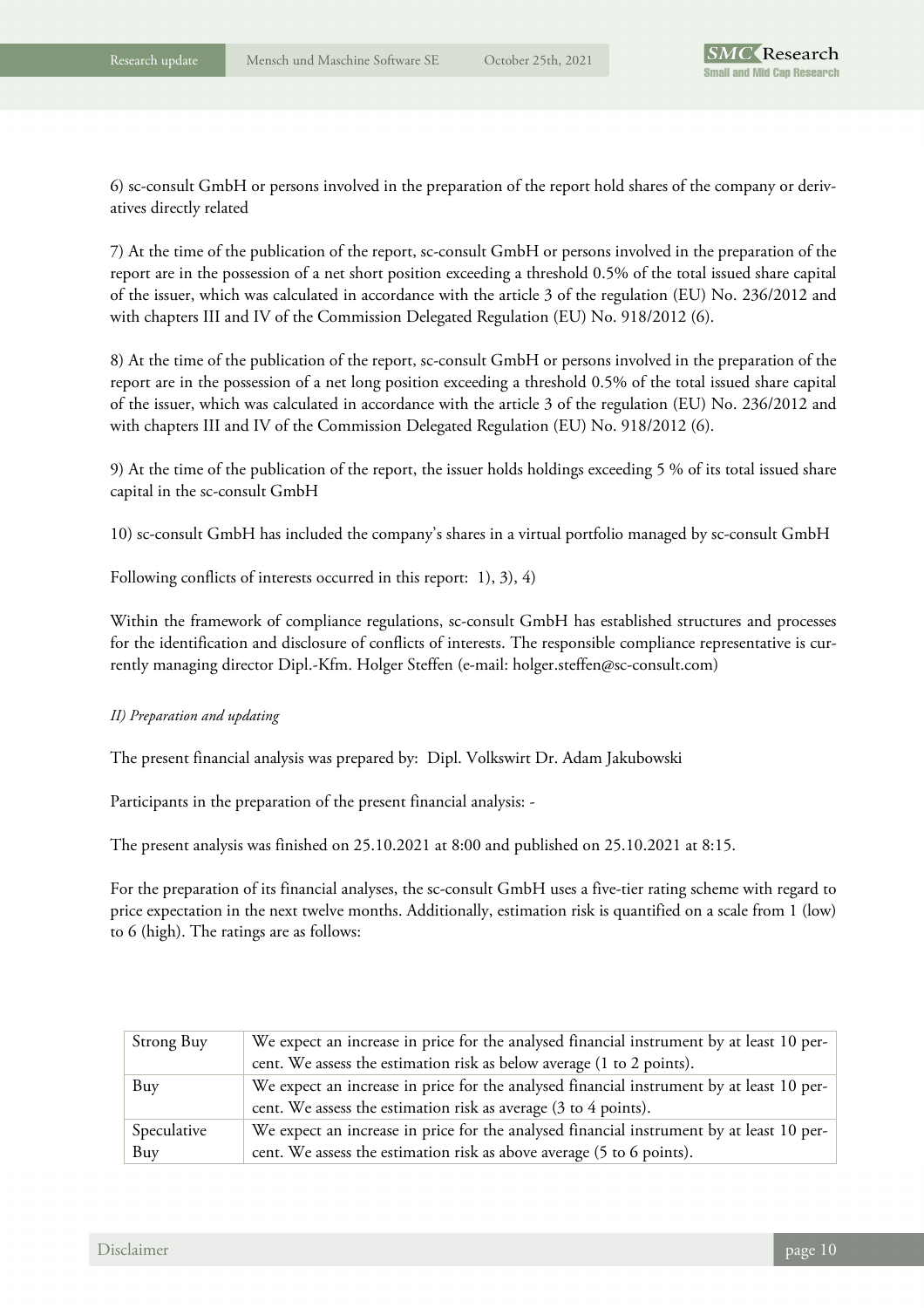| Hold | We expect that the price of the analysed financial instrument will remain stable (between   |
|------|---------------------------------------------------------------------------------------------|
|      | $-10$ and $+10$ percent). The forecast risk (1 to 6 points) has no further impact on the    |
|      | rating. The rating "hold" is also used in cases where we perceive a price potential of more |
|      | than 10 percent, but explicitly mentioned temporary factors prevent a short-term reali-     |
|      | zation of the price potential.                                                              |
| Sell | We expect that the price of the analysed financial instrument will drop by at least 10      |
|      | percent. The forecast risk (1 to 6 points) has no further impact on the rating.             |

The expected change in price refers to the current share price of the analysed company. This price and any other share prices used in this analysis are XETRA closing prices as of the last trading day before publication. If the share is not traded on XETRA, the closing price of another public stock exchange is used with a separate note to that effect.

The price targets published within the assessment are calculated with common methods of financial mathematics, especially with the DCF (discounted cash flow) method, the sum of the parts valuation and a peer group analysis. The valuation methods are affected by economic framework conditions, especially by the development of the interest rates.

The rating resulting from these methods reflects current expectations and can change anytime subject to company-specific or economic changes.

More detailed explanations of the models used by SMC Research can be found at: http://www.smc-research.com/impressum/modellerlaeuterungen

An overview of the recommendations prepared and distributed by SMC Research in the last 12 months can be found at: http://www.smc-research.com/publikationsuebersicht

| Date       | Rating            | Target price | Conflict of interests |
|------------|-------------------|--------------|-----------------------|
| 05.08.2021 | Strong Buy        | 68.00 Euro   | 1), 3), 4)            |
| 23.04.2021 | Hold              | 63.70 Euro   | 1), 3)                |
| 16.03.2021 | <b>Strong Buy</b> | 63.40 Euro   | 1), 3)                |
| 12.02.2021 | Hold              | 62.70 Euro   | 1), 3), 4)            |
| 22.10.2020 | Hold              | 52.30 Euro   | 1), 3), 4)            |
| 18.09.2020 | Buy               | 52.20 Euro   | 1), 3), 4)            |
| 24.07.2020 | Hold              | 50.50 Euro   | 1), 3)                |
| 22.04.2020 | Buy               | 50.00 Euro   | 1), 3), 4)            |
| 17.03.2020 | Buy               | 50.00 Euro   | 1), 3)                |
| 17.02.2020 | Hold              | 50.50 Euro   | 1), 3), 4)            |
| 23.10.2019 | Buy               | 38.50 Euro   | 1), 3)                |

In the past 24 months, sc-consult GmbH has published the following financial analyses for the company:

In the course of the next twelve months, sc-consult GmbH will presumably prepare the following financial analyses for the company: one report and two updates.

The publishing dates for the financial analyses are not yet fixed at the present moment.